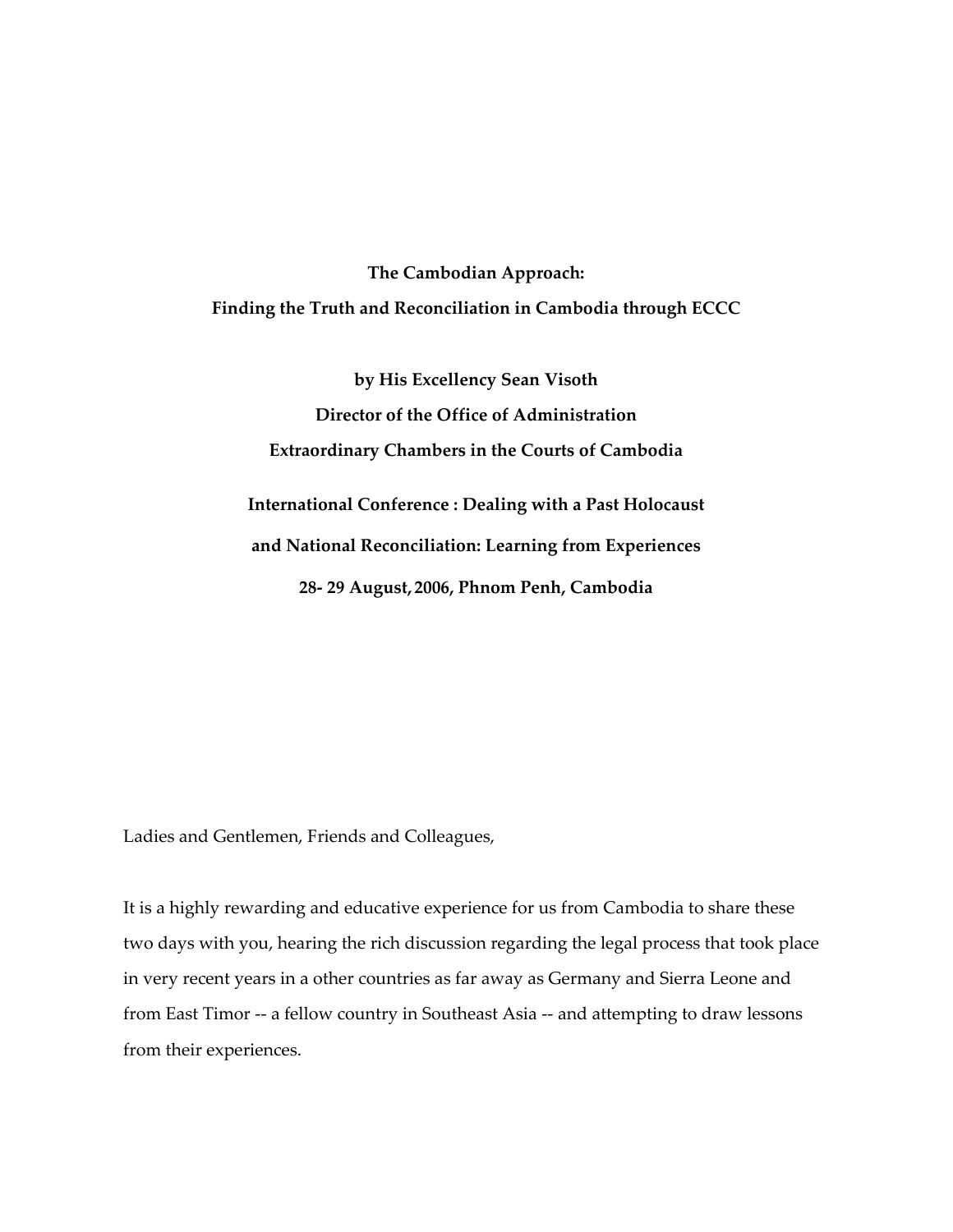The Extraordinary Chambers in the Courts of Cambodia is the youngest member in the family of international and hybrid tribunals. This baby is only newly born. Our national and international judicial officers were appointed by the Supreme Council of Magistracy in May and sworn in on 3 July, and the Co‐Prosecutors (Ms Chea Leang from Cambodia and M Robert Petit from Canada) began their work on 10 July 2006. In a few days' time the Co‐Investigating Judges (Mr You Bunleng and M Marcel Lemonde from France) will take up their posts.

I have been asked to address the Cambodian approach and so would like to share with you the perspective of the Royal Government of Cambodia in seeking to achieve justice regarding the crimes of the Khmer Rouge, in which we have been guided by three fundamental principles.

**The first is the respect for and search for justice.** We condemn the crimes of the Khmer Rouge as crimes of genocide and crimes against humanity. We seek justice for their victims, and for the entire Cambodian people, and we wish also to contribute to the development of international humanitarian principles, condemning genocidal crimes and seeking to prevent their recurrence. The Cambodian people express their deep thanks to the international community for joining this justice‐seeking process over the last few years, even though most had turned their heads away during the Pol Pot regime and immediately afterwards.

**The second principle is maintaining peace, political stability and national unity,**

which Cambodia has achieved only in recent years. Even though we can not say we have ensured 100% social law and order, and 100% security, we are however proud of moving forward in the process of strengthening political stability, peace and security in Cambodia, and this is a valuable achievement for our beloved motherland after a whole generation of conflict. Whatever we do must not damage our peace and stability, and throughout the process over the past four years of designing the Khmer Rouge trials we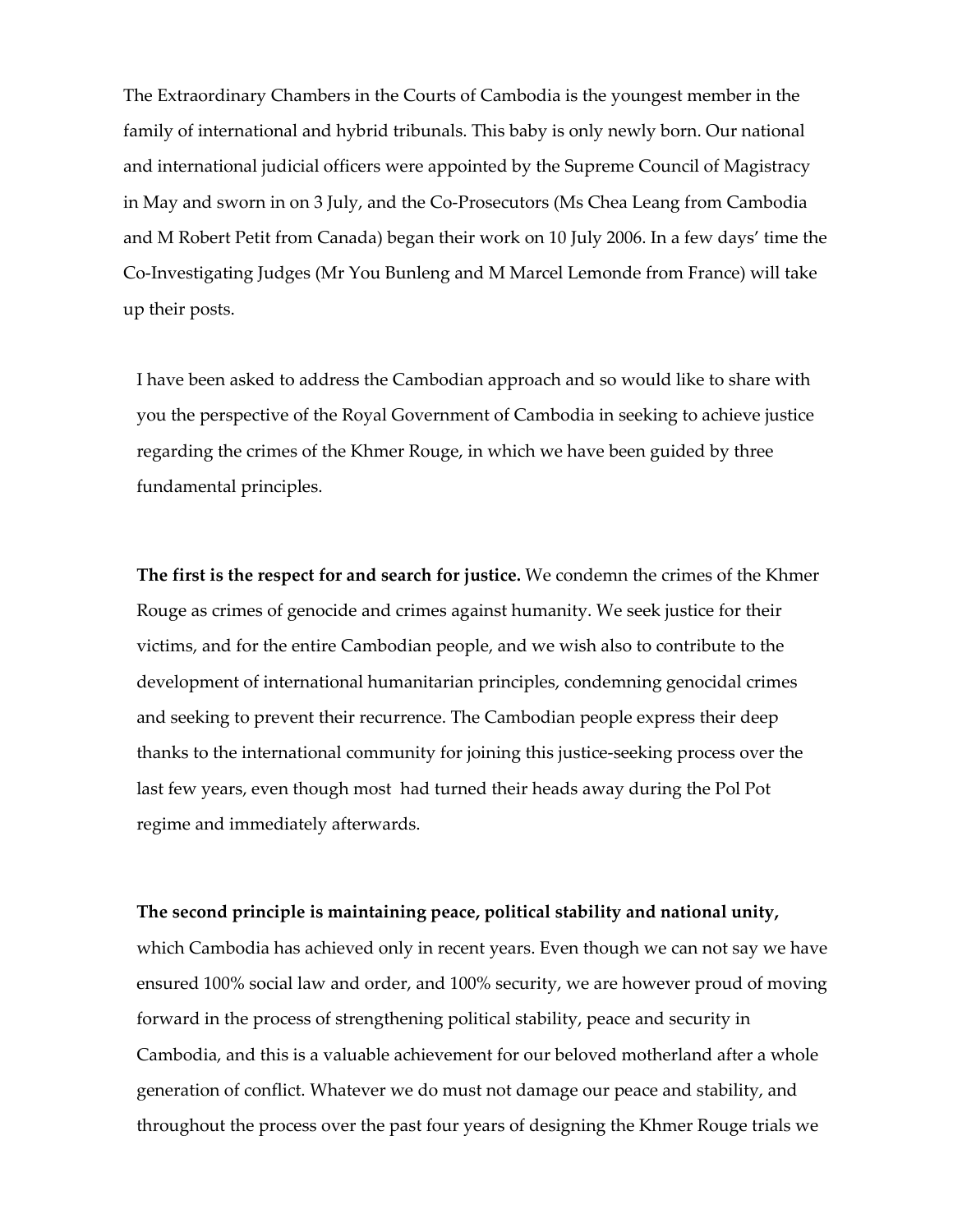have always sought to gain consensus, based on respect for the highest national interests. Such consensus was demonstrated in the unanimous vote achieved in both houses of our legislature both in 2001 when the Law establishing the ECCC was passed and again in 2004 when the Agreement with the United Nations was ratified.

**The third principle is respect for national sovereignty**, enshrined as a fundamental principle in the Charter of the United Nations. Our raising the principle of respect for our national sovereignty is reasonable; and we have struggled hard for this principle, which has been implemented in the ECCC in the following ways:

- *1‐ Appointment of judges:* both national and international judges have been appointed by the Cambodian Supreme Council of the Magistracy, although the Secretary‐General of the United Nations nominated the international judges for selection by the SCM.
- 2‐ *Composition of the trial chambers* –both chambers are composed of Cambodian judges in the majority. In the Trial Chamber there are 5 judges, of whom 3 are Cambodian; in the Supreme Court Chamber of 7 judges, 4 are Cambodian. This is balanced by the requirement that decisions will be made based on an unprecedented formula of the "Super Majority" or qualified majority, which requires 4 votes out of 5 or 5 out of 7 to make a decision.
- 3‐ *Initiation from within* As I related above, the history of international criminal tribunals from Nuremberg on shows they were organized by foreign judges and initiated and imposed from without. But our mechanism, known as the Extraordinary Chambers, is organized within the structure of the Cambodian courts, using both Cambodian and international law, and following Cambodian procedure, while assuring international standards.